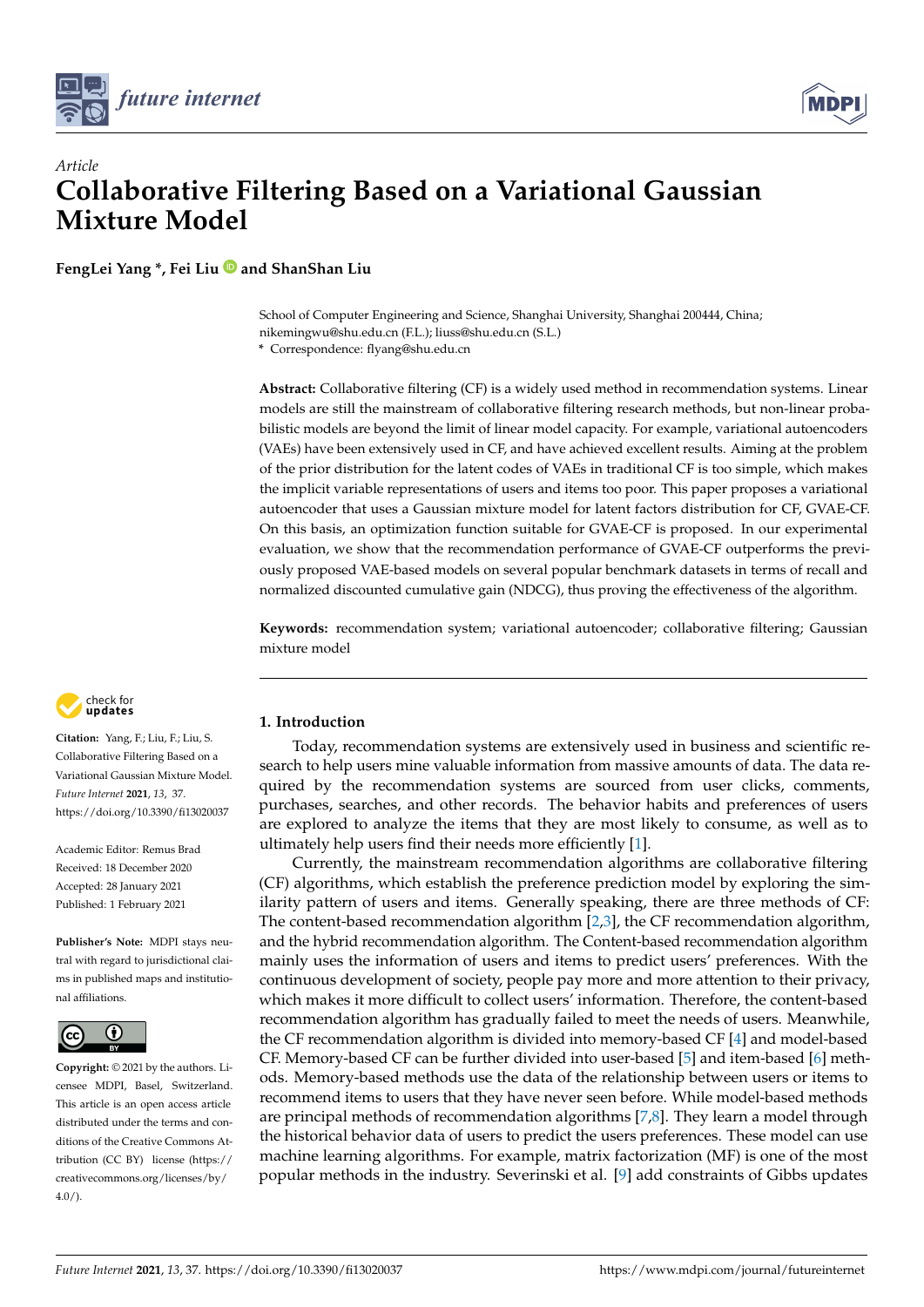for the side features vector of probabilistic matrix factorization (PMF), and this Bayesian constrained PMF model is superior to simple MAP estimation.

However, MF cannot capture the non-linearity relationships between users and items. To tackle this problem, the generative models have attracted the attention of researchers. The first generative model that appeared in the literature of recommendation systems was the generative adversarial network (GAN) [\[10](#page-9-3)[,11\]](#page-9-4). Immediately afterwards, a series of variational autoencoders (VAEs) also appeared, and they achieved better results than using GAN for recommendation systems [\[12,](#page-9-5)[13\]](#page-9-6). Liang et al. [\[14\]](#page-9-7) used VAEs for the first time to conduct CF by extending VAEs to CF recommendation algorithms for implicit feedback, which made up for the shortcomings of less research on non-linear models in recommendation systems. Kim et al. [\[15\]](#page-9-8) modified the distribution of the latent factors in the original VAE and used a flexible prior distribution, and said that this method can better represent the user preferences. Shenbin et al. [\[16\]](#page-9-9) introduced a recommender VAE (RecVAE) model that uses a novel composite prior distribution for the latent representation. The distribution of the hidden variables of the VAE model in the above CF algorithm is too simple, and it cannot effectively learn the complex non-linear relationships between users and items. In summary, our contributions are as follows:

- We propose a new variational autoencoder CF model (i.e., a Gaussian mixture model for latent factor distribution for CF (GVAE-CF)). Specifically, we change the single Gaussian posterior distribution in the standard variational autoencoder to a Gaussian mixture model (GMM), and we propose a GMM-based variational autoencoder neural network structure for CF. The model can effectively learn the relationships of users and items.
- We re-derive the variational lower bound of the variational autoencoder.
- We compare the latent space representations of the standard VAE and GVAE-CF to study the GVAE-CF internal mechanism of the GVAE-CF.

### **2. Background and Related Work**

At present, deep learning is achieving great success in many fields, with many researchers paying attention to this area. Because of the powerful ability of the neural network to discover the non-linear relationships in a complex dataset of recommendation systems, researchers have begun to utilize the neural network to address the problem of CF. MF is the most successful technique among the model-based methods [\[12,](#page-9-5)[13,](#page-9-6)[17\]](#page-9-10). Billsus et al. [\[18\]](#page-9-11) used singular value decomposition (SVD) to conduct CF, which is the earliest CF model based on the MF algorithm. Mnih et al. [\[13\]](#page-9-6) proposed a probabilistic linear model with Gaussian noise, called the PMF. Alquier et al. [\[19\]](#page-9-12) introduced a standard way to assign an inverse gamma prior to the singular values of a certain SVD of the matrix of interest. The experimental results showed that the performance of the PMF is better than that of SVD. Alexandridis et al. [\[20\]](#page-9-13) tried to combine the advantages of some previous methods, such as soft-clustering on user's social networks. However, the above models are linear models, and they cannot capture the complex relationships between users and items. Liang et al. [\[21\]](#page-9-14) proved that adding non-linear features to the hidden linear factor model can effectively improve the performance of the recommendation systems.

Due to the powerful ability of generative models to fit non-linear and uncertain data, they have become a very popular choice for CF algorithms. Lee et al. [\[22\]](#page-9-15) proposed an enhanced VAE to improve recommendation performance through adding auxiliary information input. Liang et al. [\[14\]](#page-9-7) proposed a model-based CF algorithm called Mult-VAE, which takes user-item binary score data as the input and learns a compressed latent representations. The latent factors are then used to reconstruct the input vector and to calculate the missing score. Different from the standard VAE, Mult-VAE adopts multinomial likelihood instead of Gaussian likelihood. They authors claim that the polynomial distribution is more suitable for the recommendation systems. Shenbin et al. [\[16\]](#page-9-9) modified the distribution of the hidden factors in the standard VAE and adopted a compound prior method combining a standard Gaussian distribution and a potential code distribu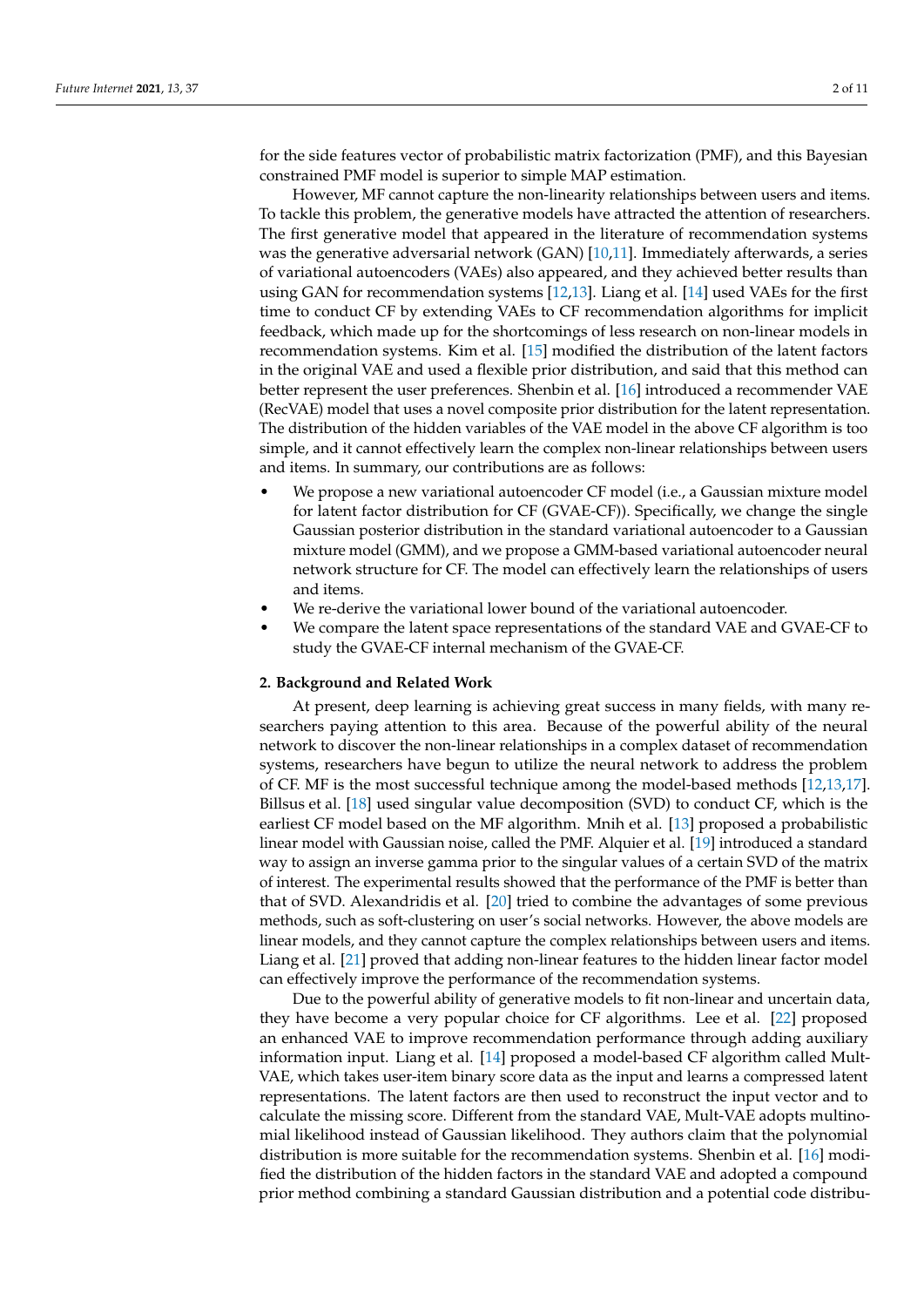tion. Askari et al. [\[23\]](#page-9-16) utilized two VAEs to form a compound VAE, which can learn the relationships between users and items at the same time.

Compared to the previous methods, in this paper, we overcome the shortcoming of VAEs using very simple posterior distribution to learn latent codes between users and items. In the current CF, the Gaussian distribution is used, which allows our model to fit some extremely distorted multi-peak distributions.

### **3. Method**

In this section, we introduce a VAE for the CF algorithm that uses a GMM for the prior distribution of latent factors, abbreviated as GVAE-CF. First, we briefly introduce VAE, for which further details can be read in Reference [\[24](#page-9-17)[,25\]](#page-9-18).

### *3.1. Variational Autoencoder*

A variational autoencoder is a generative model, whose purposed is to discover the principle of data generation in the form of probability distribution. For each user *u*, the model samples an *M*-dimensional latent factor *z* from a standard Gaussian prior distribution. It is assumed that the input *x* is generated by the following process:

$$
z \sim \mathcal{N}(0, I_M)
$$
  
\n
$$
x|z \sim p_{\theta}(x|z),
$$
\n(1)

where *z* is a latent factor that cannot be observed, and the dimension is lower than the dimension of the input *x*. The goal of VAE is to maximize the log likelihood (maximum likelihood estimation (MLE)) of the data to estimate the parameter *θ*. The MLE is calculated through:

<span id="page-2-0"></span>
$$
p_{\theta}(x) = \int p_{\theta}(x|z)p_{\theta}(z)dz.
$$
 (2)

Equation [\(2\)](#page-2-0) needs to calculate all latent representations, which is a problem that cannot be solved directly. To make this problem tractable, we usually use a posterior distribution  $q_{\phi}(z|x)$  to approximate the true posterior  $p(z|x)$ , where  $\phi$  is a parameter. In traditional variational autoencoders, we usually use a standard Gaussian distribution, and the similarity between  $q_{\phi}(z|x)$  and the posterior distribution  $p(x|z)$  is measured by minimizing the Kullback-Liebler(KL) divergence. Since the marginal likelihood function is difficult to obtain, it is usually obtained approximately via the evidence lower bound (ELBO):

<span id="page-2-1"></span>
$$
log p_{\theta}(x) \geq \mathbb{E}_{q_{\phi}(z|x)}[log p_{\theta}(x|z) - KL(q_{\phi}(z|x)||p_{\theta}(z))]
$$
  
=  $\mathcal{L}(x; \theta, \phi),$  (3)

where  $\mathbb{E}[\cdot]$  denotes the expectation. The first term of the reconstruction error is to reduce the distance between the input  $x$  and the reconstruction  $x'$ , while the second term is the KL divergence between the variational posterior  $q_{\phi}(z|x)$  and the standard Gaussian distribution  $p_{\theta}(z)$ . It should be noted that  $p_{\theta}(z) = \mathcal{N}(0, I_M)$ ,  $q_{\phi}(z|x)$  embeds the input *x* into a low-dimensional manifold.

In fact,  $p_{\theta}$  and  $q_{\phi}$  determine the parameters through two deep neural networks, corresponding to the encoder  $(f_\theta)$  and decoder  $(g_\phi)$ , respectively. These parameters are optimized using stochastic gradient algorithms with the help of a reparameterization trick [\[26,](#page-9-19)[27\]](#page-9-20). Finally, the encoder network determines the parameters, such as mean  $\mu$  and variance *σ*, by defining the distribution of each data point *z*. Since the sampling operation is non-differentiable, it is transformed as follows:

$$
z = \mu + \sigma \odot \epsilon, \tag{4}
$$

where  $\epsilon$  is sampled from the standard normal distribution. Since only linear transformation is involved, the stochastic gradient algorithm can be used to update the parameters.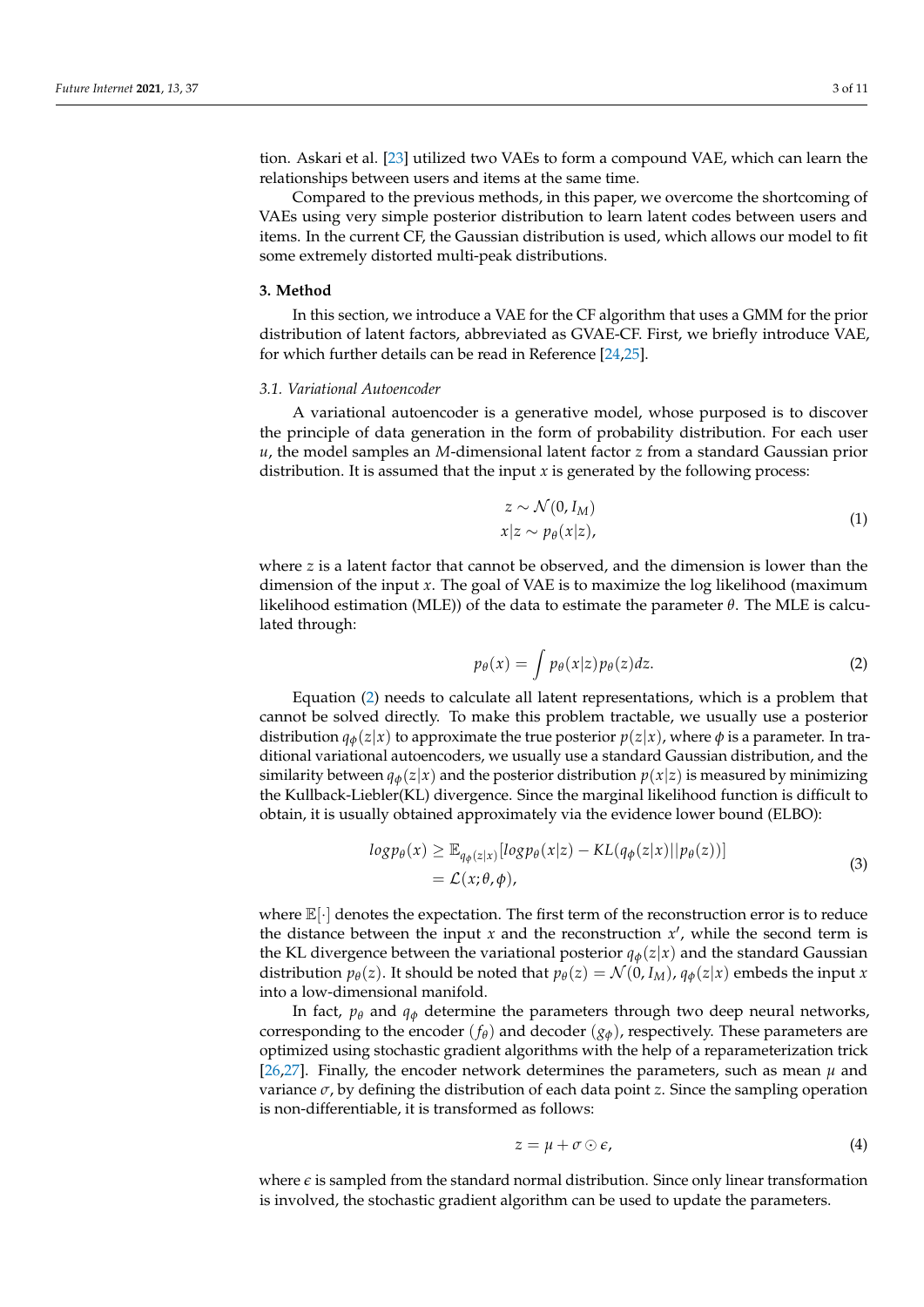## *3.2. Variational Autoencoder Based on the GMM for CF*

In this part, we modified the prior distribution of the latent factors of the standard VAE into a Gaussian mixture model, and we propose a GVAE-CF algorithm for the CF problem. We show the difference between GVAE-CF and the most advanced algorithms, and then we define the model structure and a novel loss function.

First of all, we briefly introduce the Gaussian mixture model. The mathematical form of Gaussian mixture is as follows:

$$
f(z) = \sum_{i=1}^{k} w_i g_i(z | \mu_i, \Sigma_i), \qquad (5)
$$

where  $g_i(\cdot)$  is the standard Gaussian model with mean  $\mu_i$  and covariance matrix  $\Sigma_i$ ,  $w_i$  is the weight coefficient of the i-th standard Gaussian model, and  $w_i > 0$ ,  $\sum_{i=1}^k w_i = 1$ , *k* is the number of single Gaussian models. For each user *u*, we need to learn approximately the computable posterior distribution  $p(z_u|x_u)$ . Variational inference simply uses a variational distribution  $q(z_u|x_u)$  as the approximate uncalculated posterior. Here, we set  $q(z_u|x_u)$  to be k completely diagonal Gaussian distributions. Therefore, the covariance matrix Σ*<sup>i</sup>* can be represented by the vector  $\sigma_i$ .

Similar to the standard variational autoencoder, GVAE-CF is also represented as a latent factor model. The most critical difference lies in the structural changes brought about by the distribution of the latent factors. As shown in Figure [1,](#page-3-0) a vector  $x \in \mathbb{R}^D$  is used as the input, and it is mapped to a hidden layer  $z \in \mathbb{R}^M$  through the following functions:

$$
\begin{aligned} \n\mu &= \mu_{\phi}(x_u) \\ \n\sigma &= \sigma_{\phi}(x_u) \\ \n\omega &= w_{\phi}(x_u). \n\end{aligned} \tag{6}
$$

Included are the mean vector  $\mu = \sum_{i=1}^{K} w_i \mu_i$ , the variance vector  $\sigma = \sum_{i=1}^{K} w_i \sigma_i$ , and the coefficient vector  $w \in \mathbb{R}^K$ , among which  $\sigma$  refers to the diagonal matrices, which can be represented by vectors. The latent variable *z* adopts the reparameterization trick:

<span id="page-3-1"></span>
$$
z_u = \mu + \sigma^{\frac{1}{2}} \odot \epsilon. \tag{7}
$$

The sampling process of  $\epsilon$  is:  $\epsilon \sim \mathcal{N}(0, I_M)$ . Here,  $\epsilon$  is a vector, and ⊙ means the dot product between two vectors.

<span id="page-3-0"></span>

**Figure 1.** Variational autoencoder based on a Gaussian mixture model (GMM).

Learning the GVAE-CF latent factor algorithm is similar to the standard variational inference [\[25\]](#page-9-18). The reconstruction error term in Equation [\(2\)](#page-2-0) is not a required change. As we needed to modify the corresponding KL divergence loss. We tried: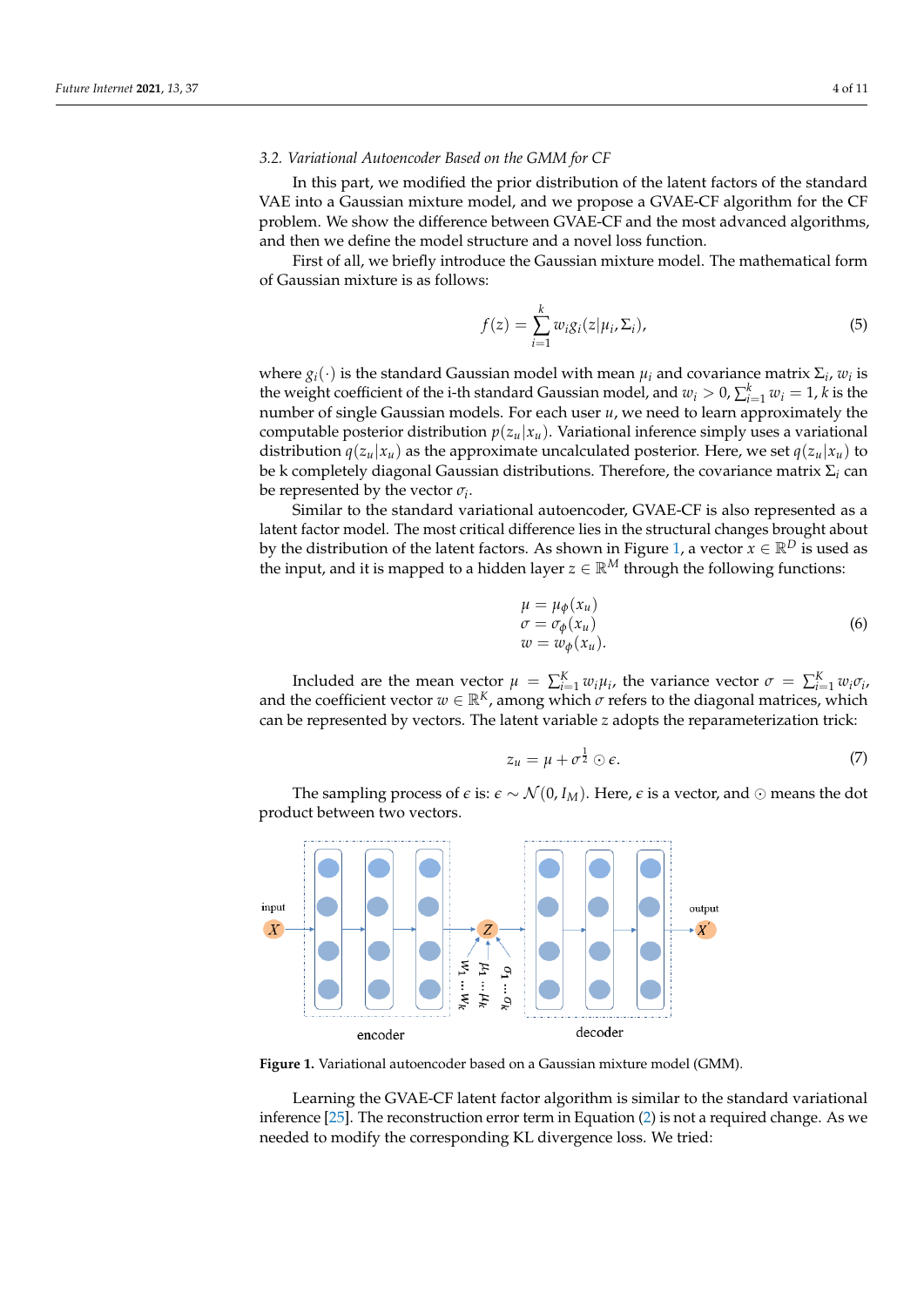<span id="page-4-1"></span>
$$
KL(q_{\phi}(z|x)||p_{\theta}(z|x))) = min\{p(z_{u}|x_{u})||q(z_{u}|x_{u})\}
$$
  
\n
$$
\leq \frac{1}{2} \sum_{i=1}^{K} w_{i} \{tr(\Sigma_{i} + \mu_{i}^{T} \mu_{i})\} + \sum_{i=1}^{K} w_{i} log(sum_{i=1}^{K} z_{ij})
$$
  
\n
$$
\leq \frac{1}{2} \sum_{i=1}^{K} w_{i} \{Mlog(2\pi e) - Mtr(\Sigma_{i} + \mu_{i}^{T} \mu_{i})\}
$$
  
\n
$$
+ \sum_{i=1}^{K} w_{i} log(Csum_{i=1}^{K} z_{ij}) - \sum_{i=1}^{K} w_{i} log(C),
$$
\n(8)

where *M* is the dimension of the latent space, *e* is Euler number, and *C* is a larger constant set to prevent the gradient from disappearing. When calculating  $z_{ij} = \mathcal{N}(\mu_i | \mu_j, \sigma_i + \sigma_j)$ , in order to simplify the model and to facilitate the calculation, we can consider the spherical distribution we use, that is, the diagonal matrix of the covariance matrix, so  $z_{ij}$  can be simplified as:

<span id="page-4-2"></span>
$$
z_{ij} = \frac{1}{(2\pi)^{\frac{N}{2}} |\sigma_i + \sigma_j|^{\frac{1}{2}}} e^{-\frac{1}{2}((\mu_i - \mu_j)^2)^T (\sigma_i - \sigma_j)^{-1}}.
$$
\n(9)

As per the standard VAE, both estimate the parameters *θ* and *φ*. We can learn the unbiased estimation of ELBO by sampling  $z_u \sim q_\phi$ , and can update and optimize the parameters through the stochastic gradient descent algorithm. However, the process of sampling is non-differentiable. Here, we used the reparameterization trick to avoid this problem  $[26,27]$  $[26,27]$ . Therefore, the *z* is sampled so that parameter  $\phi$  can be back propagated. The training process of GVAE-CF is shown in Algorithm [1.](#page-4-0)

<span id="page-4-0"></span>**Algorithm 1** GVAE-CF uses stochastic gradient descent algorithm to optimize the parameters

**Input:** Rating matrix  $X \in \mathbb{R}^{U \times I}$ 

- 1: Initialize *θ* and *φ* randomly
- 2: **while** The model did not converge **do**
- 3: sample a batch of users *U*
- 4: **for all**  $u \in U$  **do**
- 5:  $z_u \leftarrow$  sample  $\epsilon \sim \mathcal{N}(0, I)$ , and use Equation [\(7\)](#page-3-1) to calculate
- 6: *g* ← calculate  $∇_{θ,φ} L'_{ELBO}(θ, φ, X, ε)$  according to Equations [\(3\)](#page-2-1), [\(8\)](#page-4-1) and [\(9\)](#page-4-2)
- 7:  $\theta$ ,  $\phi \leftarrow$  update parameters with gradient g (for example, SGD or Adam)
- 8: **end for**

9: **end while**

**return** *θ*, *φ*

# **4. Results**

# *4.1. Datasets*

This paper used three real-world datasets: MoviesLens-20M [\[28\]](#page-9-21), Netflix [\[29\]](#page-9-22), and LASTFM-2k. MoviesLens-20M contains 72,000 users rating for 10,000 movies, with a total of 10 million ratings and 100,000 tags. Netflix contains 480,189 users and 17,770 movie ratings. LASTFM-2k contains 1892 users and 92,800 songs recorded. For each dataset, we keep data with a score of 4 stars or more [\[30,](#page-9-23)[31\]](#page-9-24) and treated all other data as missing data. This approach has been widely used in previous recommendation systems [\[32](#page-9-25)[–34\]](#page-9-26). This paper randomly used 80% of each data of user as the training set and the remaining 20% as the test set.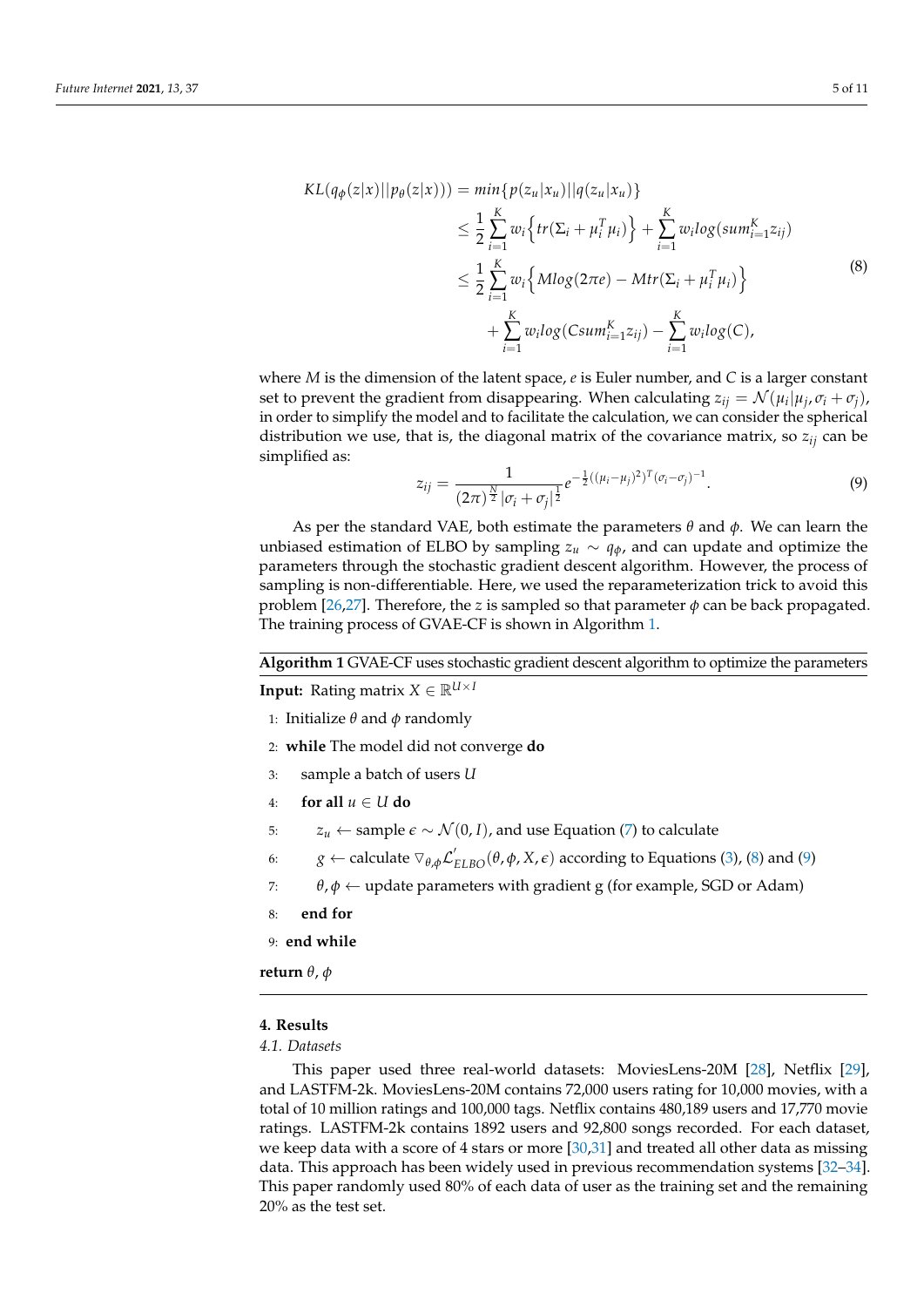# *4.2. Metrics*

In the top-R recommendation system, we recommended and predicted the R items with the highest ranking for each user. Following the experience of our predecessors, we employed two widely used evaluation indicators in the top-R recommendation system to evaluate the model: Recall@R and NDCG@R [\[35\]](#page-10-0). For GVAE-CF, we obtained the predicted R rankings by sorting the output of the decoder  $g_{\phi}(z)$ . Recall@R believes that ranking is just as important among R recommended items, but NDCG@R uses cumulative gains to make the higher ranked recommended items more important.

**Recall:** Given a top-R recommendation list *CR*,*rec* based on the training set, *TR*,*rec* represents the R recommendation lists selected by the user based on the test data. The recall rate of the entire recommendation system is calculated by calculating the average of the recall rate of each user. The recall rate is defined as:

$$
Recall@R = \frac{|C_{R,rec} \cap T_{R,rec}|}{T_{R,rec}}
$$
\n
$$
(10)
$$

**Normalized discounted cumulative gain (NDCG):** Among the recommended items, we paid more attention to the most relevant items at the top of the list. Therefore, we divided each term by an increasing number, also known as the loss value, to obtain the discounted cumulative gain (DCG). However, between users, the DCG is not directly comparable, so we have to normalize it. The worst situation is that the DCG is 0 when using non-negative correlation scores. To overcome this problem, we took the recommended items in the test set as the ideal recommendation order, obtained the top R items and calculated their DCG; this is called ideal DCG (IDCG). Finally, we divided the original DCG by the IDCG and obtained NDCG@R, which is a number between 0 and 1. Formally, we defined  $\mathbb{I}[\cdot]$  as the indicator function.

$$
DCG@R = \sum_{i=1}^{R} \frac{2^{\mathbb{I}[C_{R,rec} \cap T_{R,rec}]} - 1}{log_2(i+1)}
$$
  
\n
$$
NDCG@R = \frac{DCG@R}{IDCC@R}.
$$
  
\n(11)

### *4.3. Experimental Setup*

In order to train the model better, we divided all users into training/validation/test sets, where the number of validation set and test sets was the same. We used all of the historical click data of the training set to train the model. For evaluation, we used the validation set to adjust the hyperparameters of the model and to make a preliminary evaluation of the performance of the model. Following the practice of our predecessors, we sampled 80% of the rating data from each user in the remaining unobserved test set as the "fold-in" set to calculate the latent factors and to predict the remaining 20% of the rating data.

GVAE-CF uses the *Adam* optimizer with a learning rate of 1 · 10−<sup>3</sup> and a batch size of 400. The encoder network consists of a fully connected neural network with 1200 neurons and a tanh as the activation function. Since the number of Gaussian components will affect the performance of the algorithm, this paper selected values from 2 to 32 in order to carry out the experiments and found that when the number of Gaussian components was 16, the model performed best on two indicators. Therefore, the output of the encoder was a Gaussian mixture model made up of 16 Gaussian components and then the hidden variables of 400 neurons obtained by sampling with the reparameterization trick. The decoder network was also composed of a fully connected neural network with 1200 neurons and a tanh as the activation function.

# *4.4. Latent Space Exploration*

In this part, we explored the internal performance of GVAE-CF more deeply, and we visually learned the latent representations of GVAE-CF on the MoviesLens dataset. We ran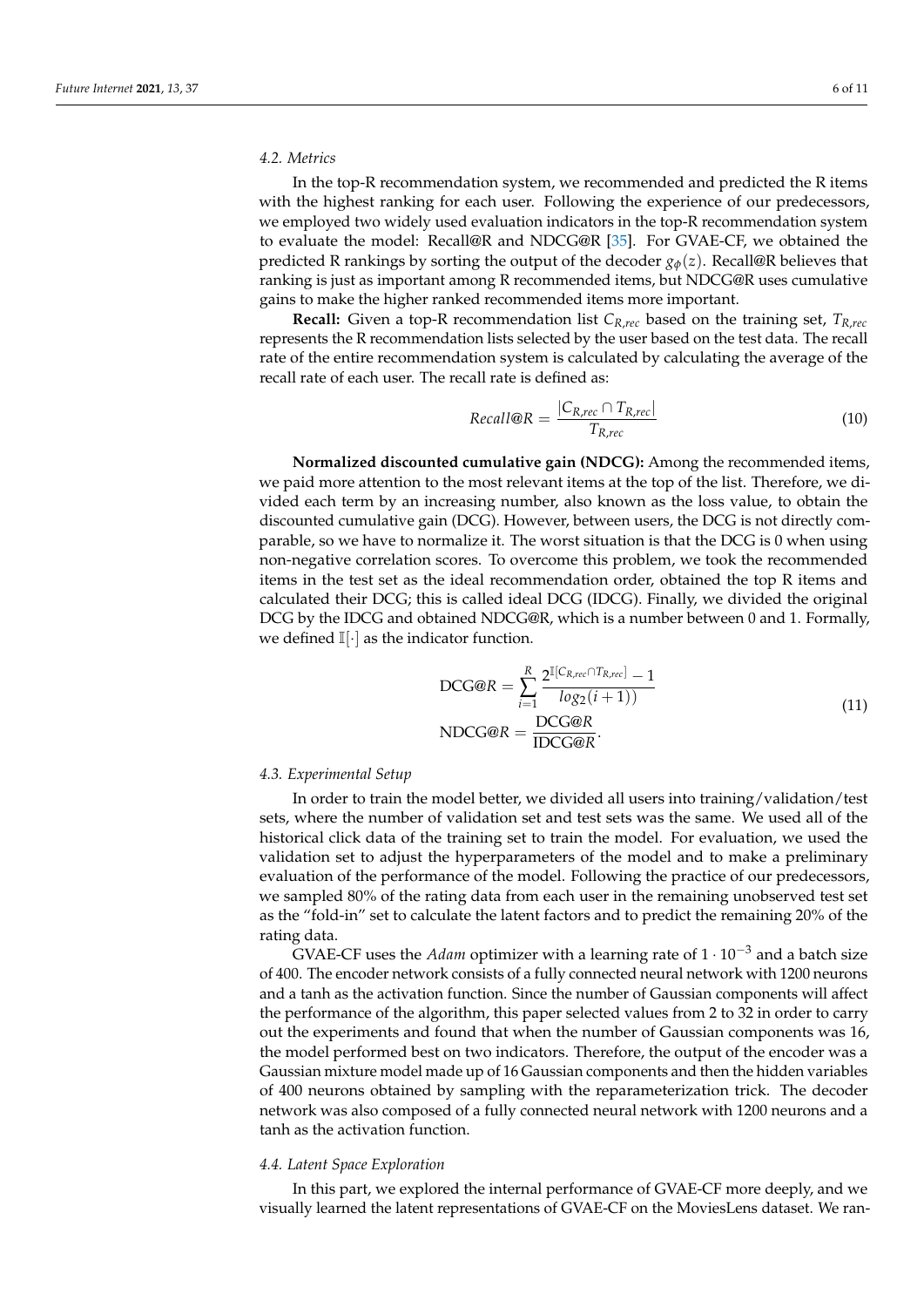domly obtained 2000 data with user type tags of user from the MoviesLens-20M dataset (10 types selected). We used principal component analysis (PCA) [\[36\]](#page-10-1) to reduce the dimensionality of the latent representations and only considered the first three main components.

Since the first principal component was separated from the other types, it was removed. We only observed the differences between the second and third main components in GVAE-CF and the standard VAE. As shown in Figures [2](#page-6-0) and [3,](#page-6-1) GVAE-CF had a stronger ability to capture the relationships between the categories and items, especially in the two movie types of action and comedy. Additionally, GVAE-CF captured the emotional theme of the types, and movies with similar emotions were closer in the feature space. For example, action and adventure both contain emotions, such as passion and madness. However, action and comedy do not have a lot of common emotions, so they are far apart.

<span id="page-6-0"></span>

**Figure 2.** Second and third components of the principal component analysis (PCA) on variational autoencoder (VAE).

<span id="page-6-1"></span>

**Figure 3.** Second and third components of the PCA on Gaussian mixture model for latent factor distribution for CF (GVAE-CF).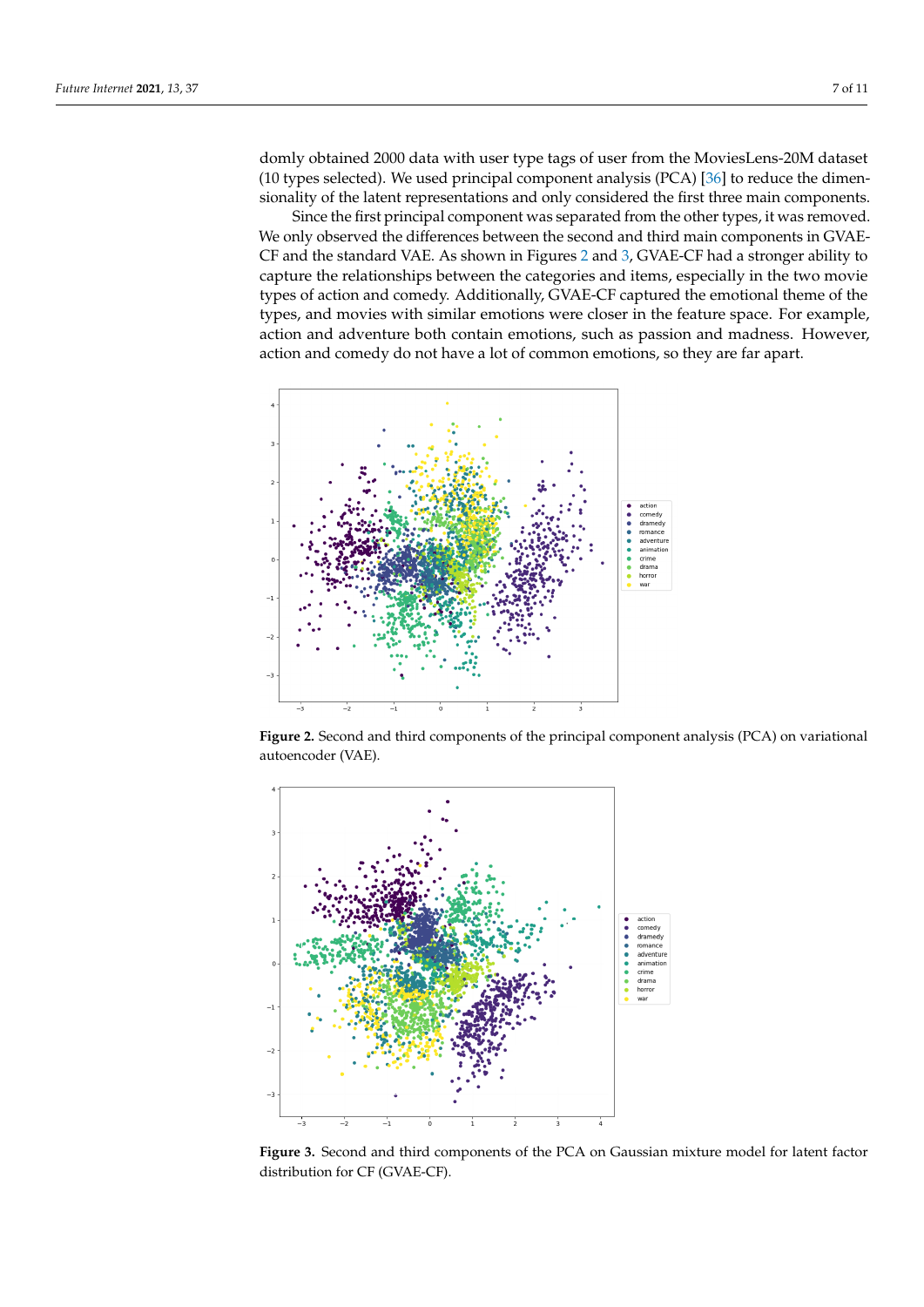### *4.5. Discussion*

In order to verify the accuracy of the GVAE-CF algorithm, this paper compared the existing methods using the MoviesLens and Netflix datasets. The results of the comparison results are shown in Tables [1](#page-7-0)[–3.](#page-7-1)

<span id="page-7-0"></span>**Table 1.** Evaluation scores for GVAE-CF and the baseline models using the MovileLens-20M dataset.

| Method           | Recall@20         | Recall@50         | NDCG@100          |
|------------------|-------------------|-------------------|-------------------|
| <b>WMF</b> [12]  | 0.314             | 0.466             | 0.341             |
| <b>SLIM</b> [37] | 0.370             | 0.495             | 0.401             |
| $CDAE$ [38]      | 0.391             | 0.523             | 0.418             |
| Mult-DAE [14]    | 0.387             | 0.524             | 0.419             |
| Mult-VAE [14]    | 0.395             | 0.537             | 0.426             |
| RecVAE[16]       | 0.414             | 0.521             | 0.420             |
| <b>GVAE-CF</b>   | $0.408 \pm 0.002$ | $0.520 \pm 0.002$ | $0.431 \pm 0.002$ |

<span id="page-7-2"></span>**Table 2.** Evaluation scores for GVAE-CF and baseline models on Netflix.

| Method         | Recall@20       | Recall@50       | NDCG@100        |
|----------------|-----------------|-----------------|-----------------|
| WMF            | 0.314           | 0.466           | 0.341           |
| SLIM           | 0.370           | 0.495           | 0.401           |
| <b>CDAE</b>    | 0.391           | 0.523           | 0.418           |
| Mult-DAE       | 0.387           | 0.524           | 0.419           |
| Mult-VAE       | 0.395           | 0.537           | 0.426           |
| <b>RecVAE</b>  | 0.414           | 0.521           | 0.420           |
| <b>GVAE-CF</b> | $0.416 + 0.001$ | $0.524 + 0.001$ | $0.431 + 0.001$ |

<span id="page-7-1"></span>**Table 3.** Evaluation scores for GVAE-CF and baseline models on LASTFM .

| Method         | Recall@20       | Recall@50         | NDCG@100        |
|----------------|-----------------|-------------------|-----------------|
| <b>WMF</b>     | 0.252           | 0.346             | 0.259           |
| SLIM           | 0.261           | 0.372             | 0.269           |
| <b>CDAE</b>    | 0.264           | 0.396             | 0.275           |
| Mult-DAE       | 0.277           | 0.401             | 0.351           |
| Mult-VAE       | 0.279           | 0.427             | 0.362           |
| <b>RecVAE</b>  | 0.296           | 0.421             | 0.372           |
| <b>GVAE-CF</b> | $0.301 + 0.002$ | $0.429 \pm 0.002$ | $0.381 + 0.002$ |

It can be seen in Table [1](#page-7-0) that, in terms of the recommended quality, the GVAE-CF method in this paper was significantly better than the baseline models using the MovileLens-20M dataset, except for RecVAE [\[16\]](#page-9-9). Although the recall accuracy of the RecVAE method was slightly higher than that of GVAE-CF, it used noise as input and used noise reduction. The encoder brought more robust embedding learning to be used in combination with the GVAE-CF algorithm. Moreover, the performance of this method on NDCG@100 was better, which shows that our method can determine the relationships between categories and items, because it can push products belonging to the target category to the front of the ranking.

It can be seen in Tables [2](#page-7-2) and [3](#page-7-1) that the GVAE-CF method performed better than the other baseline models. For the baseline of WMF matrix factorization recommendation algorithm, recommendation algorithms based on generative models can effectively improve its performance. Compared to previous recommendation algorithms based on the autoencoder model, GVAE-CF was further improved.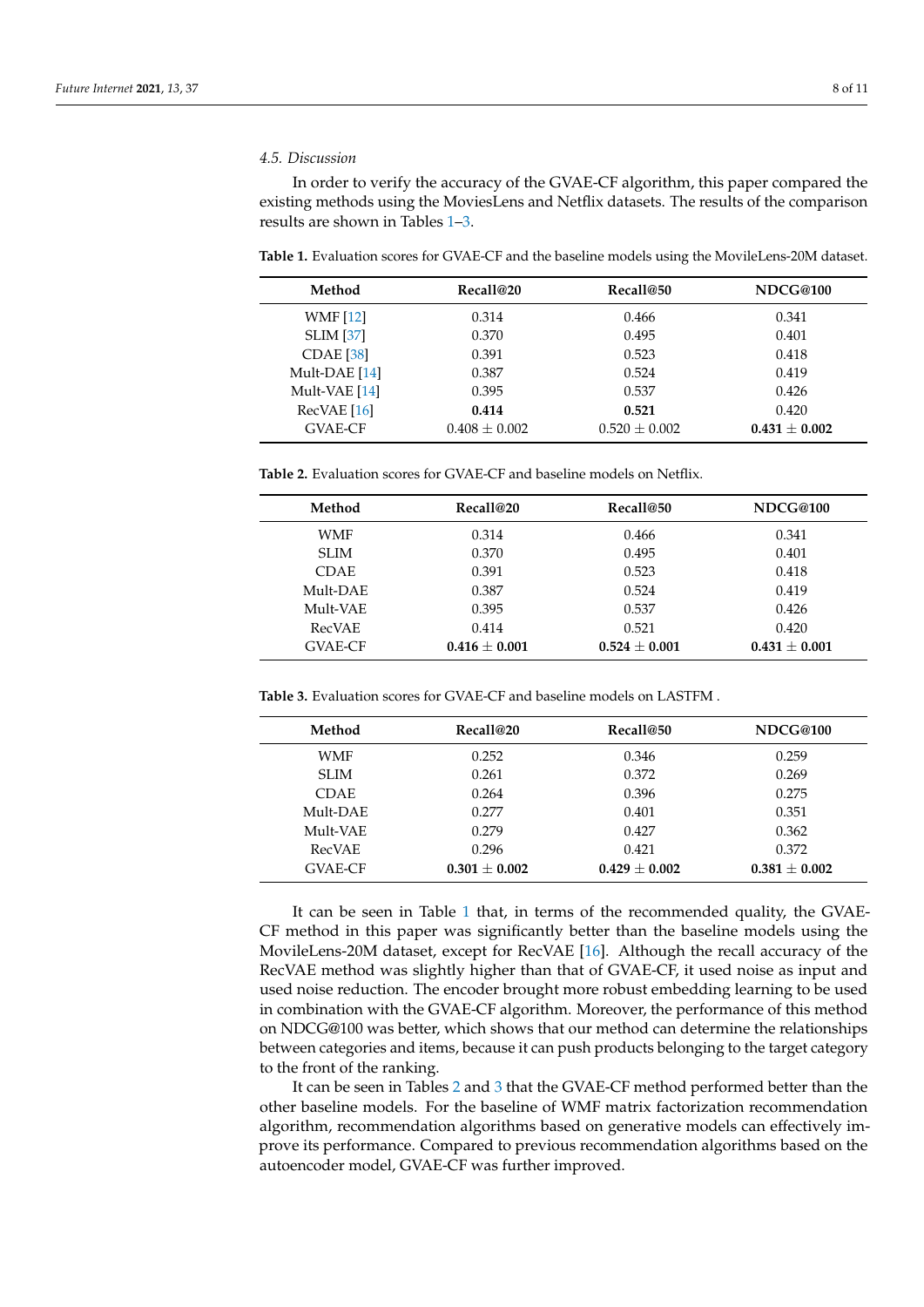# **5. Conclusions**

For the purpose of solving the problem that the distribution of latent variables of VAEs in traditional CF is too simple, this paper presented a novel CF recommendation algorithm that uses a Gaussian mixture model for the distribution of hidden factors for VAE, which relies on a novel optimization function that is essential to the training of our method. In order to verify the performance of the GVAE-CF method, we conducted corresponding experiments on the public datasets of MoviesLens-20M, Netflix, and LASTFM. The experiments proved that the GVAE-CF has high accuracy on the same dataset and can obtain a satisfactory recommendation effect. In addition, we also explored the latent space of GVAE-CF, and we noticed that GVAE-CF has a stronger ability to capture the relationships between categories and items.

In future work, we plan to combine the auxiliary information of users' behavior logs and the items' feature information with the network, as well as to continue to improve the accuracy of the network through conditional VAEs. The advantage of GVAE-CF is that it can be combined with many existing models to further improve the performance of the existing VAE model.

**Author Contributions:** Conceptualization, F.Y.; methodology, F.Y.; software, F.L.; validation, F.L.; formal analysis, F.Y.; investigation, S.L.; resources, S.L.; data curation, S.L. and F.L.; writing, F.L.; visualization, F.L.; supervision, S.L.; project administration, F.L. All authors have read and agreed to the published version of the manuscript.

**Funding:** This research received no external funding.

**Informed Consent Statement:** Informed consent was obtained from all subjects involved in the study.

**Data Availability Statement:** "MoviesLens-20M" at [https://grouplens.org/datasets/movielens/20m/;](https://grouplens.org/datasets/movielens/20m/) "Netflix" at [https://www.kaggle.com/netflix-inc/netflix-prize-data.](https://www.kaggle.com/netflix-inc/netflix-prize-data)

**Conflicts of Interest:** The authors declare no conflict of interest.

# **Abbreviations**

The following abbreviations are used in this manuscript:

| CF          | Collaborative filtering                                            |
|-------------|--------------------------------------------------------------------|
| GVAE-CF     | Variational autoencoder that uses a Gaussian mixture model for the |
|             | latent factor for CF distribution                                  |
| VAEs        | Variational autoencoders                                           |
| <b>NDCG</b> | Normalized discounted cumulative gain                              |
| <b>GMM</b>  | Gaussian mixture model                                             |
| GAN         | Generative adversarial network                                     |
| KL.         | Kullback-Liebler                                                   |
| <b>ELBO</b> | Evidence lower bound                                               |
| RecVAE      | Recommender VAE                                                    |
| <b>SVD</b>  | Singular value decomposition                                       |
|             |                                                                    |

### **References**

- <span id="page-8-0"></span>1. Resnick, P.; Varian, H.R. Recommender systems. *Commun. ACM* **1997**, *40*, 56–58.
- <span id="page-8-1"></span>2. Pazzani, M.J.; Billsus, D. Content-based recommendation systems. In *The Adaptive Web*; Springer: Berlin, Germany, 2007; pp. 325–341.
- <span id="page-8-2"></span>3. Thomas, X. Content-Based Personalized Recommender System Using Entity Embeddings. *arXiv* **2020**, arXiv:2010.12798.
- <span id="page-8-3"></span>4. Zarei, M.R.; Moosavi, M.R. An adaptive similarity measure to tune trust influence in memory-based collaborative filtering. *arXiv* **2019**, arXiv:1912.08934.
- <span id="page-8-4"></span>5. Zhao, Z.D.; Shang, M.S. User-based collaborative-filtering recommendation algorithms on hadoop. In Proceedings of the 2010 Third International Conference on Knowledge Discovery and Data Mining, IEEE, Jinggangshan, China, 2–4 April 2010; pp. 478–481.
- <span id="page-8-5"></span>6. Zhang, L.; Liu, G.; Wu, J. Beyond Similarity: Relation Embedding with Dual Attentions for Item-based Recommendation. *arXiv* **2019**, arXiv:1911.04099.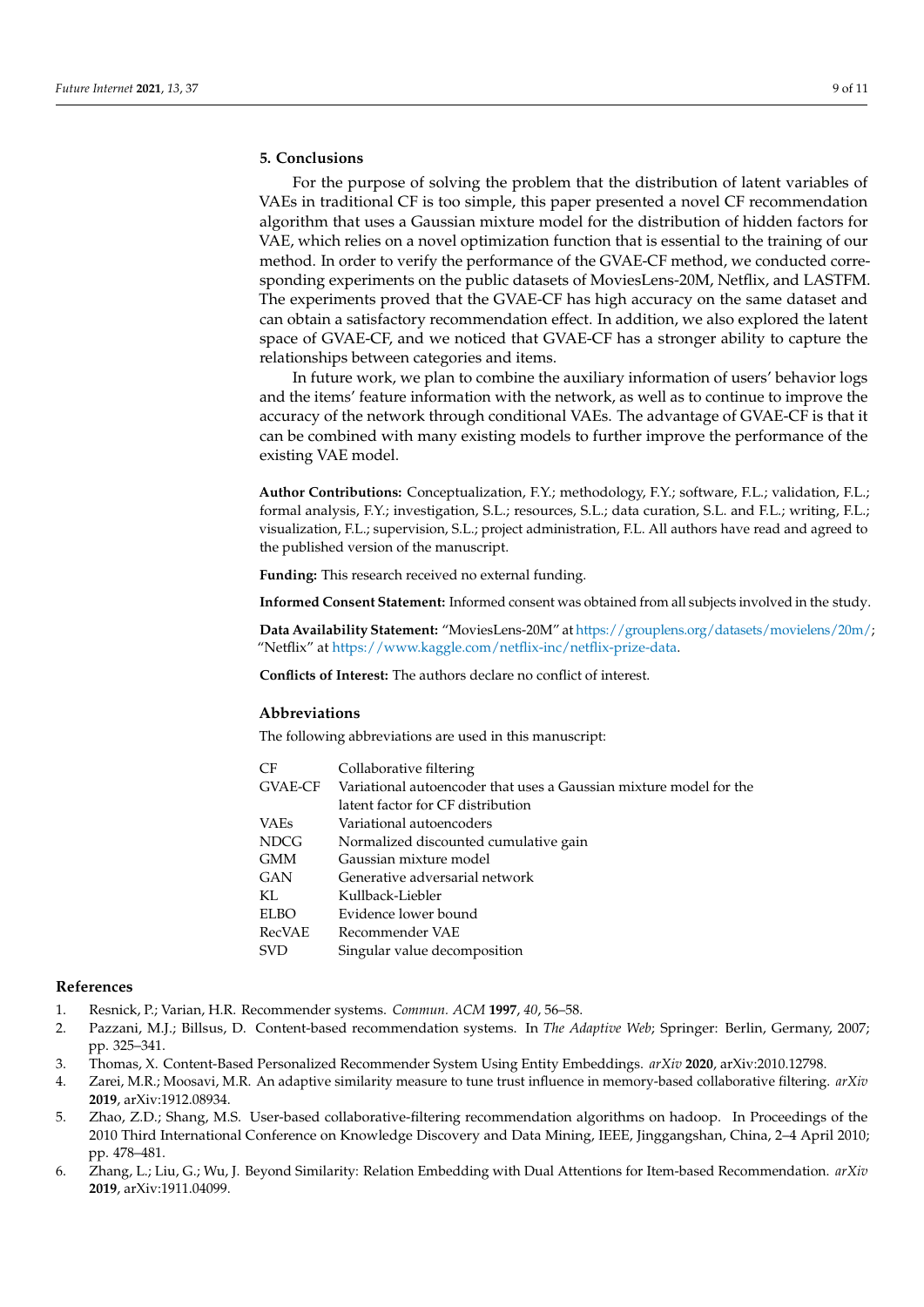- <span id="page-9-0"></span>7. Goldberg, D.; Nichols, D.; Oki, B.M.; Terry, D. Using collaborative filtering to weave an information tapestry. *Commun. ACM* **1992**, *35*, 61–70.
- <span id="page-9-1"></span>8. Ding, X.; Yu, W.; Xie, Y.; Liu, S. Efficient Model-Based Collaborative Filtering with Fast Adaptive PCA. In Proceedings of the 2020 IEEE 32nd International Conference on Tools with Artificial Intelligence (ICTAI), Baltimore, MD, USA, 9–11 November 2020; pp. 955–960.
- <span id="page-9-2"></span>9. Severinski, C.; Salakhutdinov, R. Bayesian Probabilistic Matrix Factorization: A User Frequency Analysis. *arXiv* **2014**, arXiv:1407.7840.
- <span id="page-9-3"></span>10. Chae, D.K.; Kang, J.S.; Kim, S.W.; Lee, J.T. Cfgan: A generic collaborative filtering framework based on generative adversarial networks. In Proceedings of the 27th ACM International Conference on Information and Knowledge Management, Torino, Italy, 22–26 October 2018; pp. 137–146.
- <span id="page-9-4"></span>11. Kang, W.C.; Fang, C.; Wang, Z.; McAuley, J. Visually-aware fashion recommendation and design with generative image models. In Proceedings of the 2017 IEEE International Conference on Data Mining (ICDM), New Orleans, LA, USA, 18–21 November 2017; pp. 207–216.
- <span id="page-9-5"></span>12. Hu, Y.; Koren, Y.; Volinsky, C. Collaborative filtering for implicit feedback datasets. In Proceedings of the 2008 Eighth IEEE International Conference on Data Mining, Pisa, Italy, 15–19 December 2008; pp. 263–272.
- <span id="page-9-6"></span>13. Mnih, A.; Salakhutdinov, R.R. Probabilistic matrix factorization. In *Advances in Neural Information Processing Systems*; MIT Press: London, UK, 2008; pp. 1257–1264.
- <span id="page-9-7"></span>14. Liang, D.; Krishnan, R.G.; Hoffman, M.D.; Jebara, T. Variational autoencoders for collaborative filtering. In Proceedings of the 2018 World Wide Web Conference, Lyon, France, 23–27 April 2018; pp. 689–698.
- <span id="page-9-8"></span>15. Kim, D.; Suh, B. Enhancing VAEs for collaborative filtering: flexible priors & gating mechanisms. In Proceedings of the 13th ACM Conference on Recommender Systems, Copenhagen, Denmark, 16–20 September 2019; pp. 403–407.
- <span id="page-9-9"></span>16. Shenbin, I.; Alekseev, A.; Tutubalina, E.; Malykh, V.; Nikolenko, S.I. RecVAE: A New Variational Autoencoder for Top-N Recommendations with Implicit Feedback. In Proceedings of the 13th International Conference on Web Search and Data Mining, Houston, TX, USA, 3–7 February 2020; pp. 528–536.
- <span id="page-9-10"></span>17. Gopalan, P.; Hofman, J.M.; Blei, D.M. Scalable Recommendation with Hierarchical Poisson Factorization. *arXiv* **2013**; arXiv:1311.1704.
- <span id="page-9-11"></span>18. Billsus, D.; Pazzani, M.J.; others. Learning collaborative information filters. In *Icml*; AAAI: Palo Alto, CA, USA, 1998; Volume 98, pp. 46–54.
- <span id="page-9-12"></span>19. Alquier, P.; Cottet, V.; Chopin, N.; Rousseau, J. Bayesian matrix completion: prior specification. *arXiv* **2014**, arXiv:1406.1440.
- <span id="page-9-13"></span>20. Alexandridis, G.; Siolas, G.; Stafylopatis, A. Enhancing social collaborative filtering through the application of non-negative matrix factorization and exponential random graph models. *Data Min. Knowl. Discov.* **2017**, *31*, 1031–1059.
- <span id="page-9-14"></span>21. Liang, D.; Altosaar, J.; Charlin, L.; Blei, D.M. Factorization meets the item embedding: Regularizing matrix factorization with item co-occurrence. In *Proceedings of the 10th ACM Conference on Recommender Systems*; ACM: New York, NY, USA, 2016; pp. 59–66.
- <span id="page-9-15"></span>22. Lee, W.; Song, K.; Moon, I.C. Augmented variational autoencoders for collaborative filtering with auxiliary information. In *Proceedings of the 2017 ACM on Conference on Information and Knowledge Management*; ACM: New York, NY, USA, 2017; pp. 1139–1148.
- <span id="page-9-16"></span>23. Askari, B.; Szlichta, J.; Salehi-Abari, A. Joint Variational Autoencoders for Recommendation with Implicit Feedback. *arXiv* **2020**, arXiv:2008.07577.
- <span id="page-9-17"></span>24. Altosaar, J. Tutorial-what is a variational autoencoder. Available online: [https://jaan.io/what-is-variational-autoencoder-vae](https://jaan.io/what-is-variational-autoencoder-vae-tutorial/)[tutorial/](https://jaan.io/what-is-variational-autoencoder-vae-tutorial/) (accessed on 30 January 2021).
- <span id="page-9-18"></span>25. Blei, D.M.; Kucukelbir, A.; McAuliffe, J.D. Variational inference: A review for statisticians. *J. Am. Stat. Assoc.* **2017**, *112*, 859–877.
- <span id="page-9-19"></span>26. Kingma, D.P.; Welling, M. Auto-encoding variational bayes. *arXiv* **2013**, arXiv:1312.6114.
- <span id="page-9-20"></span>27. Rezende, D.J.; Mohamed, S.; Wierstra, D. Stochastic backpropagation and approximate inference in deep generative models. *arXiv* **2014**, arXiv:1401.4082.
- <span id="page-9-21"></span>28. Harper, F.M.; Konstan, J.A. The movielens datasets: History and context. *ACM Trans. Interact. Intell. Syst.* **2015**, *5*, 1–19.
- <span id="page-9-22"></span>29. Bennett, J.; Lanning, S. The netflix prize. In *Proceedings of KDD Cup and Workshop*; ACM: New York, NY, USA, 2007; Volume 2007, p. 35.
- <span id="page-9-23"></span>30. Dong, X.; Yu, L.; Wu, Z.; Sun, Y.; Yuan, L.; Zhang, F. A hybrid collaborative filtering model with deep structure for recommender systems. In Proceedings of the Thirty-First AAAI Conference on Artificial Intelligence, San Francisco, CA, USA, 4–9 February 2017; pp. 1309–1315.
- <span id="page-9-24"></span>31. Li, S.; Kawale, J.; Fu, Y. Deep collaborative filtering via marginalized denoising auto-encoder. In *Proceedings of the 24th ACM International on Conference on Information and Knowledge Management*; ACM: New York, NY, USA, 2015; pp. 811–820.
- <span id="page-9-25"></span>32. Rendle, S.; Freudenthaler, C.; Gantner, Z.; Schmidt-Thieme, L. BPR: Bayesian personalized ranking from implicit feedback. *arXiv* **2012**, arXiv:1205.2618.
- 33. Kabbur, S.; Ning, X.; Karypis, G. Fism: factored item similarity models for top-n recommender systems. In *Proceedings of the 19th ACM SIGKDD International Conference on Knowledge Discovery and Data Mining*; ACM: New York, NY, USA, 2013; pp. 659–667.
- <span id="page-9-26"></span>34. Yang, S.H.; Long, B.; Smola, A.J.; Zha, H.; Zheng, Z. Collaborative competitive filtering: learning recommender using context of user choice. In Proceedings of the 34th International ACM SIGIR Conference on Research and Development in Information Retrieval, Beijing, China, 24–28 July 2011; pp. 295–304.